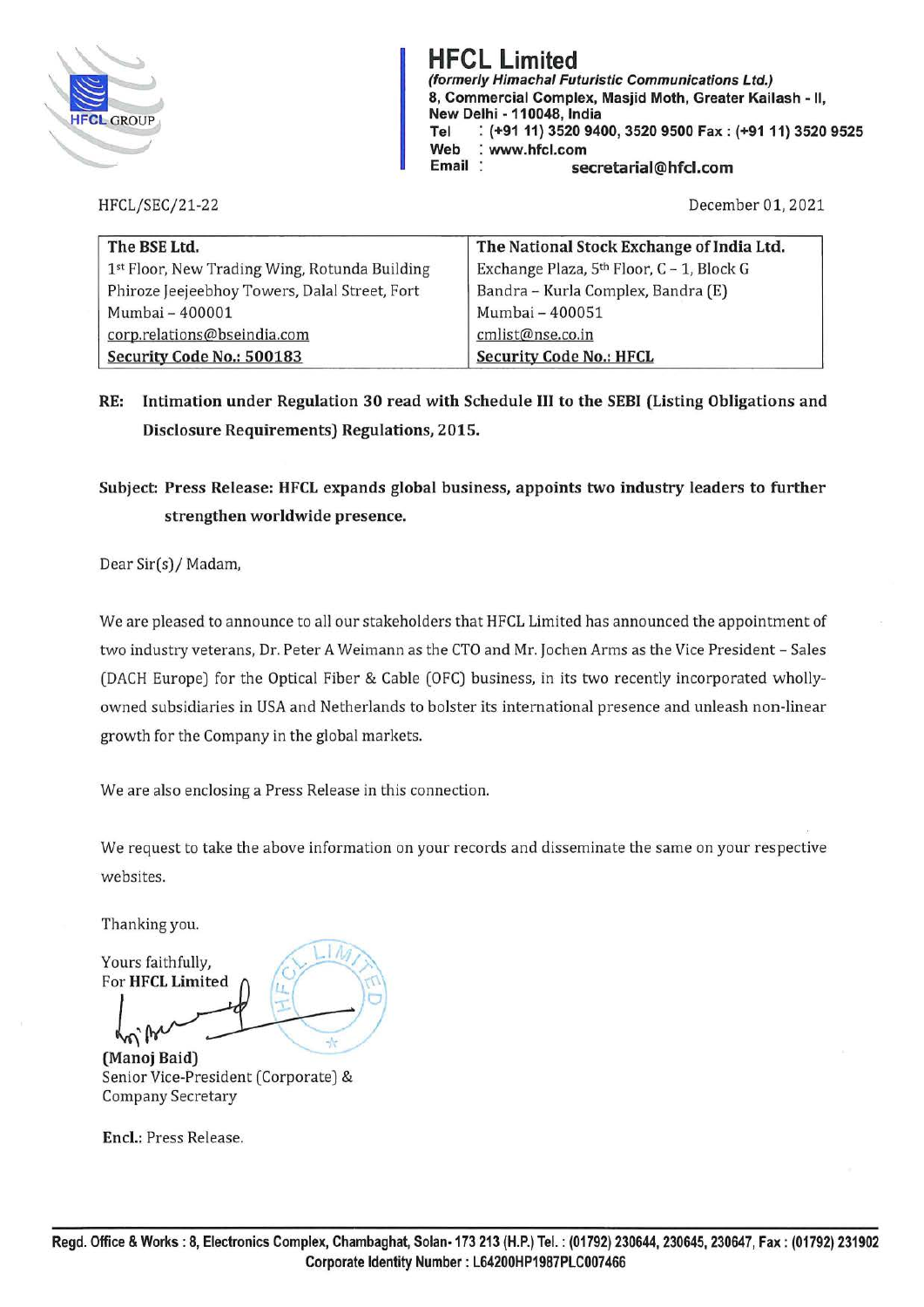

**Press Release For immediate Release** 

## **HFCL expands global business, appoints two industry leaders to further strengthen worldwide presence**

**New Delhi, December 01, 2021-** HFCL Limited (HFCL), the leading enterprise and integrated next-gen communication product and solution provider today announced appointment of **two industry veterans** in its two recently incorporated wholly owned subsidiaries in USA and Netherlands to bolster its international presence and unleash non-linear growth for the Company in the global markets.

**HFCL** is one of the leading player in Optical Fiber and Cable Business in India with significant manufacturing capacity and deploying the largest telecom networks in the Country. It also has business presence in over 30 countries across the globe. With an aim to **garner scale globally and substantially increase its international business, HFCL has onboarded Dr. Peter A Weimann as the CTO and Mr. Jochen Arms as the Vice President** - **Sales (DACH Europe) for the Optical Fiber** & **Cable (OFC) business.** 

With more than **two decades of technology experience and holder of multiple patents** and recipient of technology awards, **Dr. Peter A Weimann** will be the **CTO for the Optical Fibre and Cable Business**  of HFCL Group. Dr Weimann has led development activities for multiple cable products from design to manufacture, fiber qualification and evaluation, material specifications for new products and applications and brought to market latest technologies in optical fiber cables for varied applications. Dr. Weimann is a **Ph.D. from University of Minnesota** and has a **BS in Engineering from University of Pennsylvania.** Prior to joining HFCL, Dr. Weimann was the Director of Optical Cable R&D for OFS Fitel LLC. In his charter as the CTO, Dr. Weimann will lead HFCL's global foray into new generation OFC products across different industry applications.

**Mr. Jochen Arms** will be the **Vice President- Sales for the European DACH Region** and lead the sales and business development for HFCL Group's Optical Fiber and Cable products across industry segments for the region. Mr. Arms has held several sales leadership positions for industry leading companies such as **Prysmian, Corning and Fujikura.** He is also a **member of the FTTH council** in Brussels, and of the Market Intelligence Committee. A linguist who speaks multiple European languages, Mr. Arms has addressed several conferences and forums on Broadband and Telecom industries.

Commenting on strengthening the global leadership team, **Mr. Mahendra Nahata, Managing Director, HFCL said,** *"HFCL is a leading technology enterprise in India manufacturing a range of products in optical fibre cable {"OFC"}, optical fibre, cable accessories and telecom equipment, and is also one of the largest integrated telecom network providers in India.*